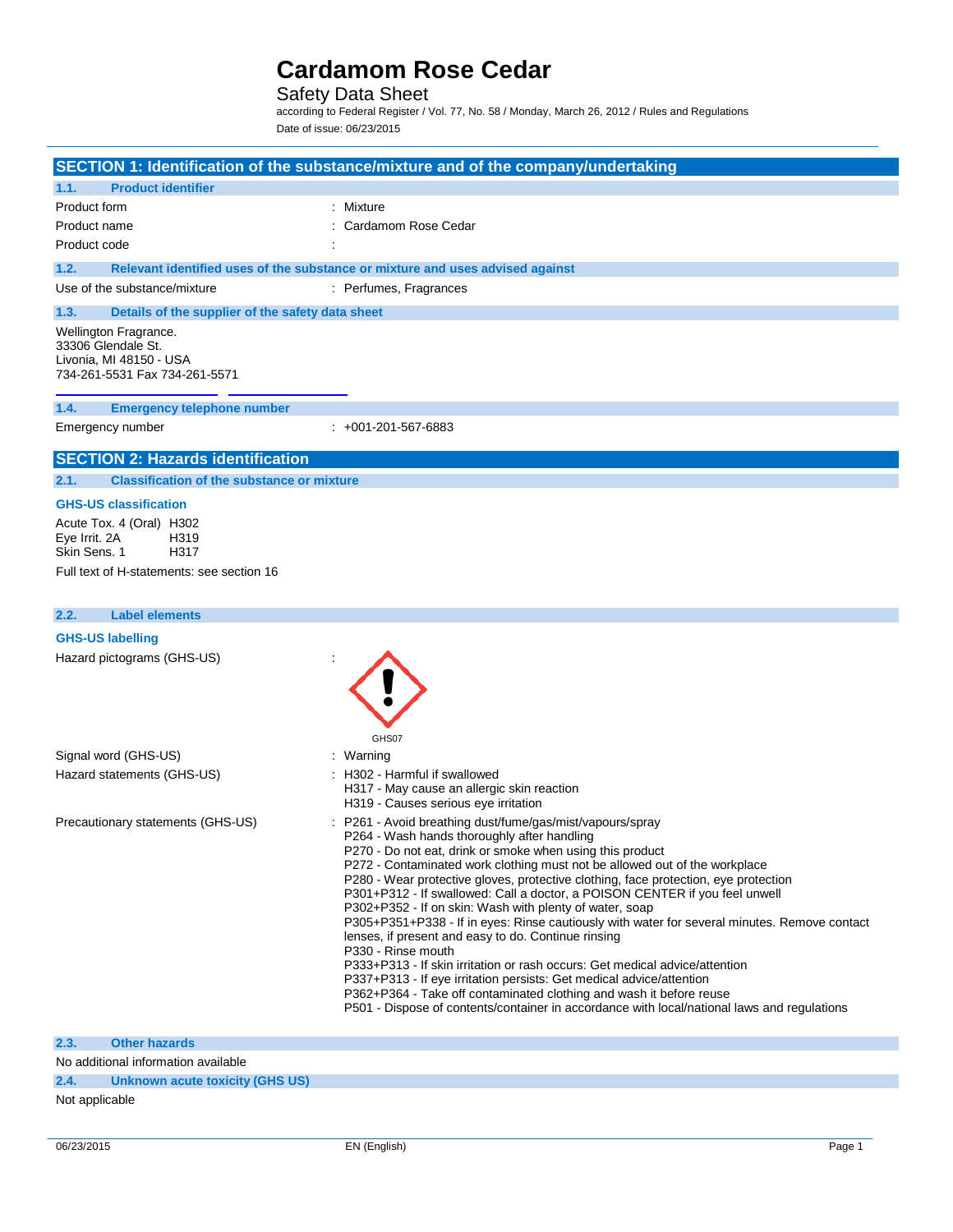Safety Data Sheet

according to Federal Register / Vol. 77, No. 58 / Monday, March 26, 2012 / Rules and Regulations

#### **SECTION 3: Composition/information on ingredients**

### **3.1. Substance**

#### Not applicable

| 3.2.<br><b>Mixture</b>        |                           |                      |                                                                                                                        |
|-------------------------------|---------------------------|----------------------|------------------------------------------------------------------------------------------------------------------------|
| <b>Name</b>                   | <b>Product identifier</b> | $\frac{9}{6}$        | <b>GHS-US classification</b>                                                                                           |
| Benzyl benzoate               | (CAS No) 120-51-4         | $10 - 40$            | Acute Tox. 4 (Oral), H302<br>Aquatic Chronic 2, H411                                                                   |
| Phenylethyl alcohol           | (CAS No) 60-12-8          | 1.426 - 6.026        | Acute Tox. 4 (Oral), H302<br>Eye Irrit. 2A, H319                                                                       |
| Cinnamaldehyde                | (CAS No) 104-55-2         | $1.1625 -$<br>4.9125 | Acute Tox. 4 (Dermal), H312<br>Skin Irrit. 2, H315<br>Eye Irrit. 2A, H319<br>Skin Sens. 1, H317                        |
| Iso E Super                   | (CAS No) 54464-57-2       | $1.085 - 4.585$      | Skin Irrit. 2. H315<br>Skin Sens. 1B. H317<br>Aquatic Chronic 2, H411                                                  |
| Eugenol                       | (CAS No) 97-53-0          | $0.7905 -$<br>3.3405 | Eye Irrit. 2A, H319<br>Skin Sens. 1B, H317                                                                             |
| Cedarwood oil, Texas          | (CAS No) 68990-83-0       | $0.682 - 2.882$      | Asp. Tox. 1, H304<br>Aquatic Chronic 1, H410                                                                           |
| Sandela                       | (CAS No) 3407-42-9        | $0.4495 -$<br>1.8995 | Skin Irrit. 2, H315<br>Eye Irrit. 2A, H319                                                                             |
| Amberwood F                   | (CAS No) 58567-11-6       | $0.341 - 1.441$      | Skin Irrit. 2. H315<br>Eye Irrit. 2A, H319<br>Aquatic Chronic 3, H412                                                  |
| alpha-Methylcinnamic aldehyde | (CAS No) 101-39-3         | $0.31 - 1.31$        | Skin Sens. 1B, H317<br>Aquatic Acute 2, H401                                                                           |
| Geraniol                      | (CAS No) 106-24-1         | $0.1 - 1$            | Skin Irrit. 2. H315<br>Eye Dam. 1, H318<br><b>Skin Sens. 1. H317</b>                                                   |
| Eucalyptus oil                | (CAS No) 8000-48-4        | $0.1 - 1$            | Flam. Liq. 3, H226<br>Skin Irrit. 2, H315<br><b>Skin Sens. 1. H317</b><br>Asp. Tox. 1, H304<br>Aquatic Chronic 2, H411 |

Allergen report available upon request.

| Full text of H-statements: see section 16 |  |
|-------------------------------------------|--|
|-------------------------------------------|--|

| <b>SECTION 4: First aid measures</b>                                |                                                                                                                                                                                                                                                                                                                                                                                                                |
|---------------------------------------------------------------------|----------------------------------------------------------------------------------------------------------------------------------------------------------------------------------------------------------------------------------------------------------------------------------------------------------------------------------------------------------------------------------------------------------------|
| <b>Description of first aid measures</b><br>4.1.                    |                                                                                                                                                                                                                                                                                                                                                                                                                |
| First-aid measures general                                          | : Never give anything by mouth to an unconscious person. If you feel unwell, seek medical<br>advice (show the label where possible).                                                                                                                                                                                                                                                                           |
| First-aid measures after inhalation                                 | : Allow breathing of fresh air. Allow the victim to rest.                                                                                                                                                                                                                                                                                                                                                      |
| First-aid measures after skin contact                               | : Remove affected clothing and wash all exposed skin area with mild soap and water, followed<br>by warm water rinse. Wash with plenty of soap and water. If skin irritation or rash occurs: Get<br>medical advice/attention. Get medical advice/attention. Specific treatment (see Wash skin with<br>plenty of water, Call a physician immediately on this label). Wash contaminated clothing before<br>reuse. |
| First-aid measures after eye contact                                | : Rinse cautiously with water for several minutes. Remove contact lenses, if present and easy to<br>do. Continue rinsing. If eye irritation persists: Get medical advice/attention. Get medical<br>advice/attention.                                                                                                                                                                                           |
| First-aid measures after ingestion                                  | : Rinse mouth. Do NOT induce vomiting. Obtain emergency medical attention. Call a POISON<br>CENTER or doctor/physician if you feel unwell.                                                                                                                                                                                                                                                                     |
| 4.2.<br>Most important symptoms and effects, both acute and delayed |                                                                                                                                                                                                                                                                                                                                                                                                                |
| Symptoms/injuries after inhalation                                  | : May cause an allergic skin reaction.                                                                                                                                                                                                                                                                                                                                                                         |
| Symptoms/injuries after eye contact                                 | : Causes serious eye irritation.                                                                                                                                                                                                                                                                                                                                                                               |
| Symptoms/injuries after ingestion                                   | : Swallowing a small quantity of this material will result in serious health hazard.                                                                                                                                                                                                                                                                                                                           |
| 4.3.                                                                | Indication of any immediate medical attention and special treatment needed                                                                                                                                                                                                                                                                                                                                     |
| No additional information available                                 |                                                                                                                                                                                                                                                                                                                                                                                                                |
| <b>SECTION 5: Firefighting measures</b>                             |                                                                                                                                                                                                                                                                                                                                                                                                                |

|      | <b>SECTION 5: Firefighting measures</b> |                                                        |
|------|-----------------------------------------|--------------------------------------------------------|
| 5.1. | <b>Extinguishing media</b>              |                                                        |
|      | Suitable extinguishing media            | : Foam. Dry powder. Carbon dioxide. Water spray. Sand. |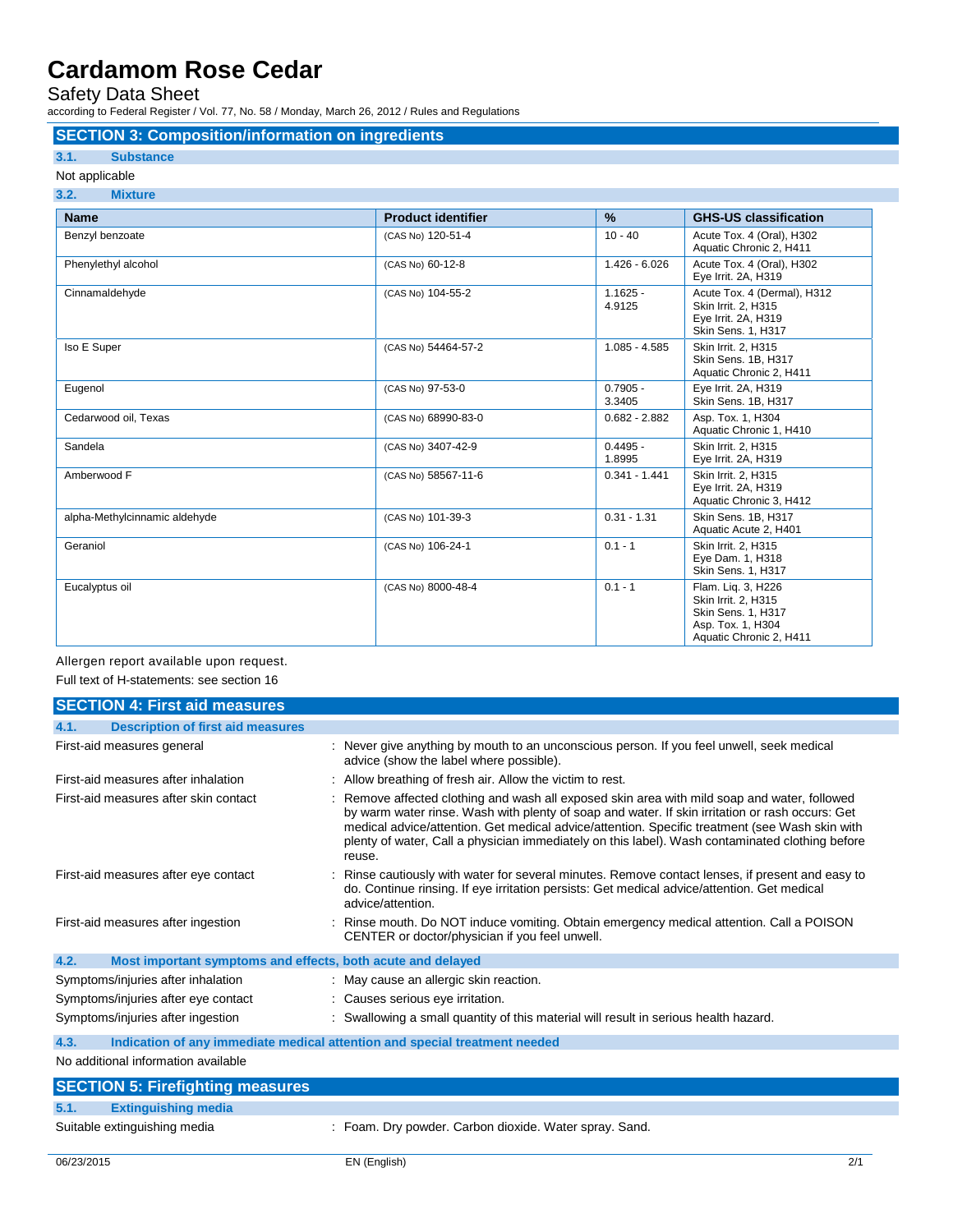### Safety Data Sheet

| Salety Data Sheet<br>according to Federal Register / Vol. 77, No. 58 / Monday, March 26, 2012 / Rules and Regulations                                                        |                                                                                                                                                                                                                                                          |  |  |
|------------------------------------------------------------------------------------------------------------------------------------------------------------------------------|----------------------------------------------------------------------------------------------------------------------------------------------------------------------------------------------------------------------------------------------------------|--|--|
| Unsuitable extinguishing media                                                                                                                                               | : Do not use a heavy water stream.                                                                                                                                                                                                                       |  |  |
| 5.2.<br>Special hazards arising from the substance or mixture                                                                                                                |                                                                                                                                                                                                                                                          |  |  |
| No additional information available                                                                                                                                          |                                                                                                                                                                                                                                                          |  |  |
| 5.3.<br><b>Advice for firefighters</b>                                                                                                                                       |                                                                                                                                                                                                                                                          |  |  |
| Firefighting instructions                                                                                                                                                    | : Use water spray or fog for cooling exposed containers. Exercise caution when fighting any<br>chemical fire. Prevent fire-fighting water from entering environment.                                                                                     |  |  |
| Protection during firefighting                                                                                                                                               | : Do not enter fire area without proper protective equipment, including respiratory protection.                                                                                                                                                          |  |  |
| <b>SECTION 6: Accidental release measures</b>                                                                                                                                |                                                                                                                                                                                                                                                          |  |  |
| 6.1.<br>Personal precautions, protective equipment and emergency procedures                                                                                                  |                                                                                                                                                                                                                                                          |  |  |
| 6.1.1.<br>For non-emergency personnel                                                                                                                                        |                                                                                                                                                                                                                                                          |  |  |
| <b>Emergency procedures</b>                                                                                                                                                  | : Evacuate unnecessary personnel.                                                                                                                                                                                                                        |  |  |
| 6.1.2.<br>For emergency responders                                                                                                                                           |                                                                                                                                                                                                                                                          |  |  |
| Protective equipment                                                                                                                                                         | : Equip cleanup crew with proper protection.                                                                                                                                                                                                             |  |  |
| <b>Emergency procedures</b>                                                                                                                                                  | : Ventilate area.                                                                                                                                                                                                                                        |  |  |
| 6.2.<br><b>Environmental precautions</b>                                                                                                                                     |                                                                                                                                                                                                                                                          |  |  |
| Prevent entry to sewers and public waters. Notify authorities if liquid enters sewers or public waters.                                                                      |                                                                                                                                                                                                                                                          |  |  |
| Methods and material for containment and cleaning up<br>6.3.                                                                                                                 |                                                                                                                                                                                                                                                          |  |  |
| : Soak up spills with inert solids, such as clay or diatomaceous earth as soon as possible. Collect<br>Methods for cleaning up<br>spillage. Store away from other materials. |                                                                                                                                                                                                                                                          |  |  |
| 6.4.<br><b>Reference to other sections</b>                                                                                                                                   |                                                                                                                                                                                                                                                          |  |  |
| See Heading 8. Exposure controls and personal protection.                                                                                                                    |                                                                                                                                                                                                                                                          |  |  |
| <b>SECTION 7: Handling and storage</b>                                                                                                                                       |                                                                                                                                                                                                                                                          |  |  |
| 7.1.<br><b>Precautions for safe handling</b>                                                                                                                                 |                                                                                                                                                                                                                                                          |  |  |
| Precautions for safe handling                                                                                                                                                | : Wash hands and other exposed areas with mild soap and water before eating, drinking or<br>smoking and when leaving work. Provide good ventilation in process area to prevent formation<br>of vapour. Avoid breathing dust/fume/gas/mist/vapours/spray. |  |  |
| Hygiene measures                                                                                                                                                             | Do not eat, drink or smoke when using this product. Wash hands thoroughly after handling.<br>Contaminated work clothing should not be allowed out of the workplace. Wash contaminated<br>clothing before reuse.                                          |  |  |
| 7.2.<br>Conditions for safe storage, including any incompatibilities                                                                                                         |                                                                                                                                                                                                                                                          |  |  |
| Storage conditions                                                                                                                                                           | : Keep only in the original container in a cool, well ventilated place away from : Keep away from<br>heat, hot surfaces, sparks, open flames and other ignition sources. No smoking. Keep<br>container closed when not in use.                           |  |  |
| Incompatible products                                                                                                                                                        | Strong bases. Strong acids.                                                                                                                                                                                                                              |  |  |
| Incompatible materials                                                                                                                                                       | : Sources of ignition. Direct sunlight.                                                                                                                                                                                                                  |  |  |
| Storage area                                                                                                                                                                 | Store away from heat.                                                                                                                                                                                                                                    |  |  |
| Special rules on packaging                                                                                                                                                   | Store in a closed container.                                                                                                                                                                                                                             |  |  |
| Packaging materials                                                                                                                                                          | Do not store in corrodable metal.                                                                                                                                                                                                                        |  |  |
| 7.3.<br><b>Specific end use(s)</b>                                                                                                                                           |                                                                                                                                                                                                                                                          |  |  |

No additional information available

## **SECTION 8: Exposure controls/personal protection**

| 8.1.            | <b>Control parameters</b>     |                |                                       |
|-----------------|-------------------------------|----------------|---------------------------------------|
|                 | <b>Cardamom Rose Cedar</b>    |                |                                       |
| <b>ACGIH</b>    |                               | Not applicable |                                       |
| <b>OSHA</b>     |                               | Not applicable |                                       |
| 8.2.            | <b>Exposure controls</b>      |                |                                       |
|                 | Personal protective equipment |                | : Avoid all unnecessary exposure.     |
| Hand protection |                               |                | : Wear protective gloves.             |
| Eye protection  |                               |                | : Chemical goggles or safety glasses. |
|                 |                               |                |                                       |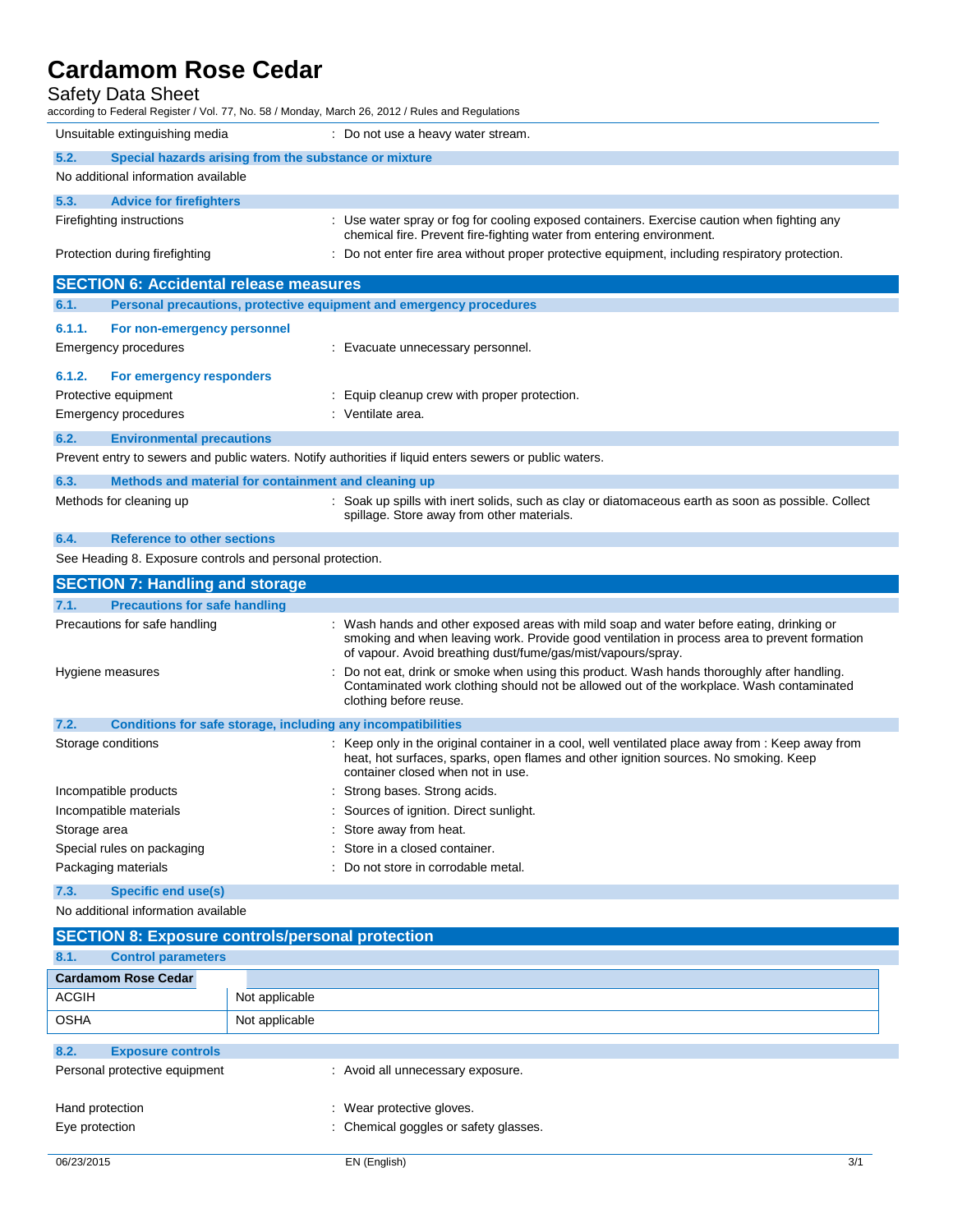### Safety Data Sheet

according to Federal Register / Vol. 77, No. 58 / Monday, March 26, 2012 / Rules and Regulations

- Respiratory protection **in the set of the CO** is wear appropriate mask.
- Other information **contains the container of the CO** not eat, drink or smoke during use.
- 

## **SECTION 9: Physical and chemical properties**

| 9.1.<br>Information on basic physical and chemical properties |                     |
|---------------------------------------------------------------|---------------------|
| Physical state                                                | Liquid              |
| Colour                                                        | light yellow amber  |
| Odour                                                         | Floral              |
| Odour threshold                                               | No data available   |
| рH                                                            | No data available   |
| Relative evaporation rate (butylacetate=1)                    | No data available   |
| Melting point                                                 | No data available   |
| Freezing point                                                | No data available   |
| Boiling point                                                 | No data available   |
| Flash point                                                   | $> 93.33$ °C [calc] |
| Auto-ignition temperature                                     | No data available   |
| Decomposition temperature                                     | No data available   |
| Flammability (solid, gas)                                     | No data available   |
| Vapour pressure                                               | No data available   |
| Relative vapour density at 20 °C                              | No data available   |
| Relative density                                              | No data available   |
| Solubility                                                    | No data available   |
| Log Pow                                                       | No data available   |
| Log Kow                                                       | No data available   |
| Viscosity, kinematic                                          | No data available   |
| Viscosity, dynamic                                            | No data available   |
| <b>Explosive properties</b>                                   | No data available   |
| Oxidising properties                                          | No data available   |
| <b>Explosive limits</b>                                       | No data available   |

### **9.2. Other information**

No additional information available

|                                              | <b>SECTION 10: Stability and reactivity</b>          |  |                               |  |  |
|----------------------------------------------|------------------------------------------------------|--|-------------------------------|--|--|
| 10.1.                                        | <b>Reactivity</b>                                    |  |                               |  |  |
|                                              | No additional information available                  |  |                               |  |  |
| 10.2.                                        | <b>Chemical stability</b>                            |  |                               |  |  |
| Not established.                             |                                                      |  |                               |  |  |
| 10.3.                                        | <b>Possibility of hazardous reactions</b>            |  |                               |  |  |
| Not established.                             |                                                      |  |                               |  |  |
| 10.4.                                        | <b>Conditions to avoid</b>                           |  |                               |  |  |
|                                              | Direct sunlight. Extremely high or low temperatures. |  |                               |  |  |
| 10.5.                                        | <b>Incompatible materials</b>                        |  |                               |  |  |
|                                              | Strong acids. Strong bases.                          |  |                               |  |  |
| 10.6.                                        | <b>Hazardous decomposition products</b>              |  |                               |  |  |
|                                              | fume. Carbon monoxide. Carbon dioxide.               |  |                               |  |  |
| <b>SECTION 11: Toxicological information</b> |                                                      |  |                               |  |  |
| 11.1.                                        | Information on toxicological effects                 |  |                               |  |  |
|                                              |                                                      |  |                               |  |  |
| Acute toxicity                               |                                                      |  | : Oral: Harmful if swallowed. |  |  |
|                                              | <b>Cardamom Rose Cedar</b>                           |  |                               |  |  |
|                                              | ATE US (oral)<br>699.938 mg/kg bodyweight            |  |                               |  |  |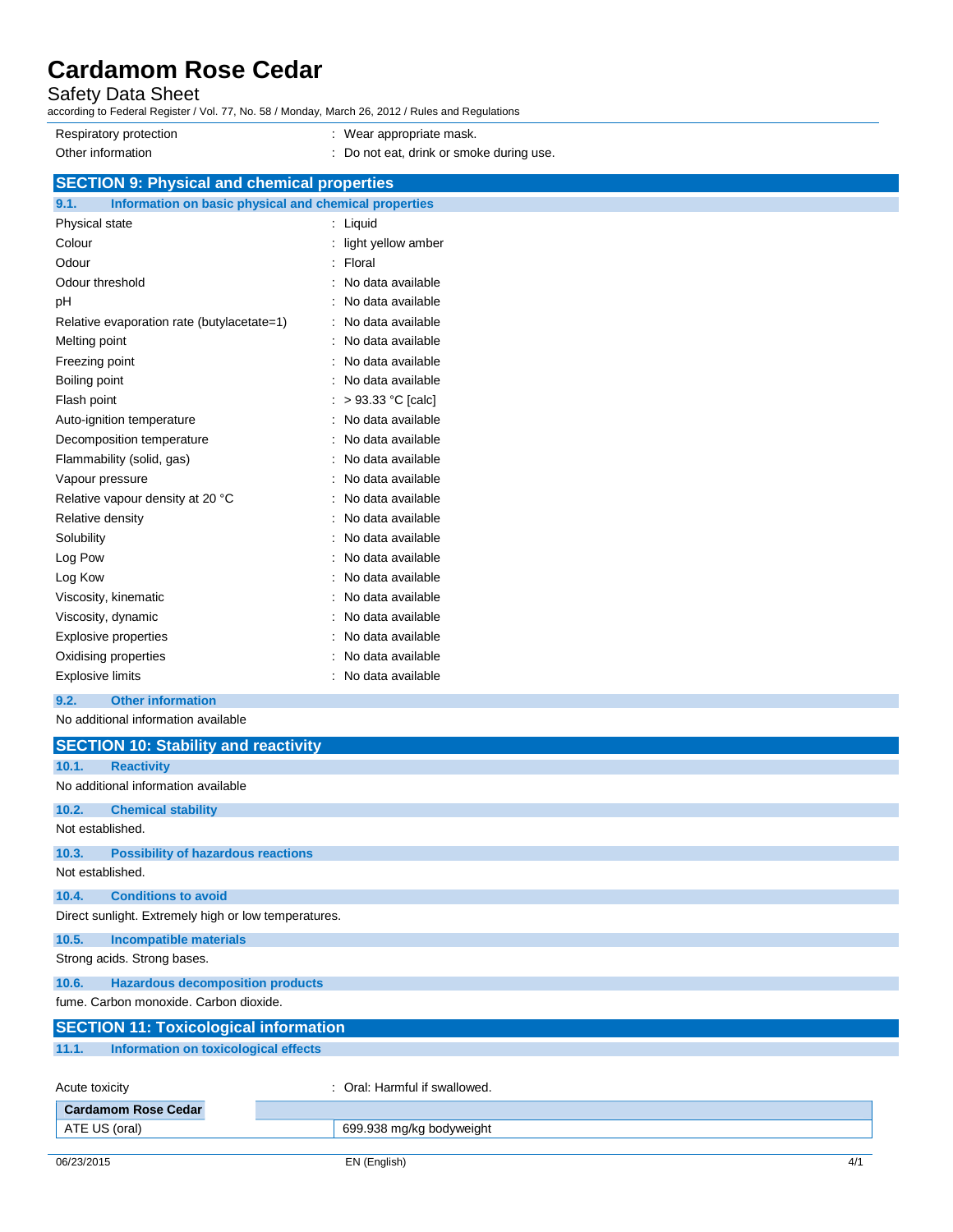| <b>Safety Data Sheet</b><br>according to Federal Register / Vol. 77, No. 58 / Monday, March 26, 2012 / Rules and Regulations |                                                                                                                                                                    |
|------------------------------------------------------------------------------------------------------------------------------|--------------------------------------------------------------------------------------------------------------------------------------------------------------------|
| <b>Cardamom Rose Cedar</b>                                                                                                   |                                                                                                                                                                    |
| Skin corrosion/irritation                                                                                                    | : Not classified                                                                                                                                                   |
| Serious eye damage/irritation                                                                                                | Causes serious eye irritation.                                                                                                                                     |
| Respiratory or skin sensitisation                                                                                            | May cause an allergic skin reaction.                                                                                                                               |
| Germ cell mutagenicity                                                                                                       | Not classified                                                                                                                                                     |
| Carcinogenicity                                                                                                              | : Not classified                                                                                                                                                   |
| <b>Cardamom Rose Cedar</b>                                                                                                   |                                                                                                                                                                    |
| Reproductive toxicity                                                                                                        | : Not classified                                                                                                                                                   |
| Specific target organ toxicity (single exposure)                                                                             | : Not classified                                                                                                                                                   |
| <b>Cardamom Rose Cedar</b>                                                                                                   |                                                                                                                                                                    |
| Specific target organ toxicity (repeated<br>exposure)                                                                        | : Not classified                                                                                                                                                   |
| Aspiration hazard                                                                                                            | Not classified                                                                                                                                                     |
| Potential adverse human health effects and<br>symptoms                                                                       | Based on available data, the classification criteria are not met. Harmful if swallowed.                                                                            |
| Symptoms/injuries after inhalation                                                                                           | : May cause an allergic skin reaction.                                                                                                                             |
| Symptoms/injuries after eye contact                                                                                          | : Causes serious eye irritation.                                                                                                                                   |
| Symptoms/injuries after ingestion                                                                                            | : Swallowing a small quantity of this material will result in serious health hazard.                                                                               |
| <b>SECTION 12: Ecological information</b>                                                                                    |                                                                                                                                                                    |
| 12.1.<br><b>Toxicity</b>                                                                                                     |                                                                                                                                                                    |
| No additional information available                                                                                          |                                                                                                                                                                    |
| 12.2.<br><b>Persistence and degradability</b>                                                                                |                                                                                                                                                                    |
| <b>Cardamom Rose Cedar</b>                                                                                                   |                                                                                                                                                                    |
| Persistence and degradability                                                                                                | Not established.                                                                                                                                                   |
| 12.3.<br><b>Bioaccumulative potential</b>                                                                                    |                                                                                                                                                                    |
| <b>Cardamom Rose Cedar</b>                                                                                                   |                                                                                                                                                                    |
| Bioaccumulative potential                                                                                                    | Not established.                                                                                                                                                   |
| <b>Mobility in soil</b><br>12.4.                                                                                             |                                                                                                                                                                    |
| No additional information available                                                                                          |                                                                                                                                                                    |
| 12.5.<br><b>Other adverse effects</b>                                                                                        |                                                                                                                                                                    |
| Effect on ozone layer                                                                                                        |                                                                                                                                                                    |
| Effect on the global warming                                                                                                 | : No known ecological damage caused by this product.                                                                                                               |
| Other information                                                                                                            | : Avoid release to the environment.                                                                                                                                |
| <b>SECTION 13: Disposal considerations</b>                                                                                   |                                                                                                                                                                    |
| 13.1.<br><b>Waste treatment methods</b>                                                                                      |                                                                                                                                                                    |
| Waste disposal recommendations                                                                                               | : Dispose in a safe manner in accordance with local/national regulations. Dispose of<br>contents/container in accordance with local/national laws and regulations. |
| Ecology - waste materials                                                                                                    | : Avoid release to the environment.                                                                                                                                |
| <b>SECTION 14: Transport information</b>                                                                                     |                                                                                                                                                                    |
| In accordance with DOT                                                                                                       |                                                                                                                                                                    |
| Not regulated for transport                                                                                                  |                                                                                                                                                                    |
| <b>Additional information</b>                                                                                                |                                                                                                                                                                    |
| Other information                                                                                                            | : No supplementary information available.                                                                                                                          |

### **ADR**

No additional information available

**Transport by sea**

No additional information available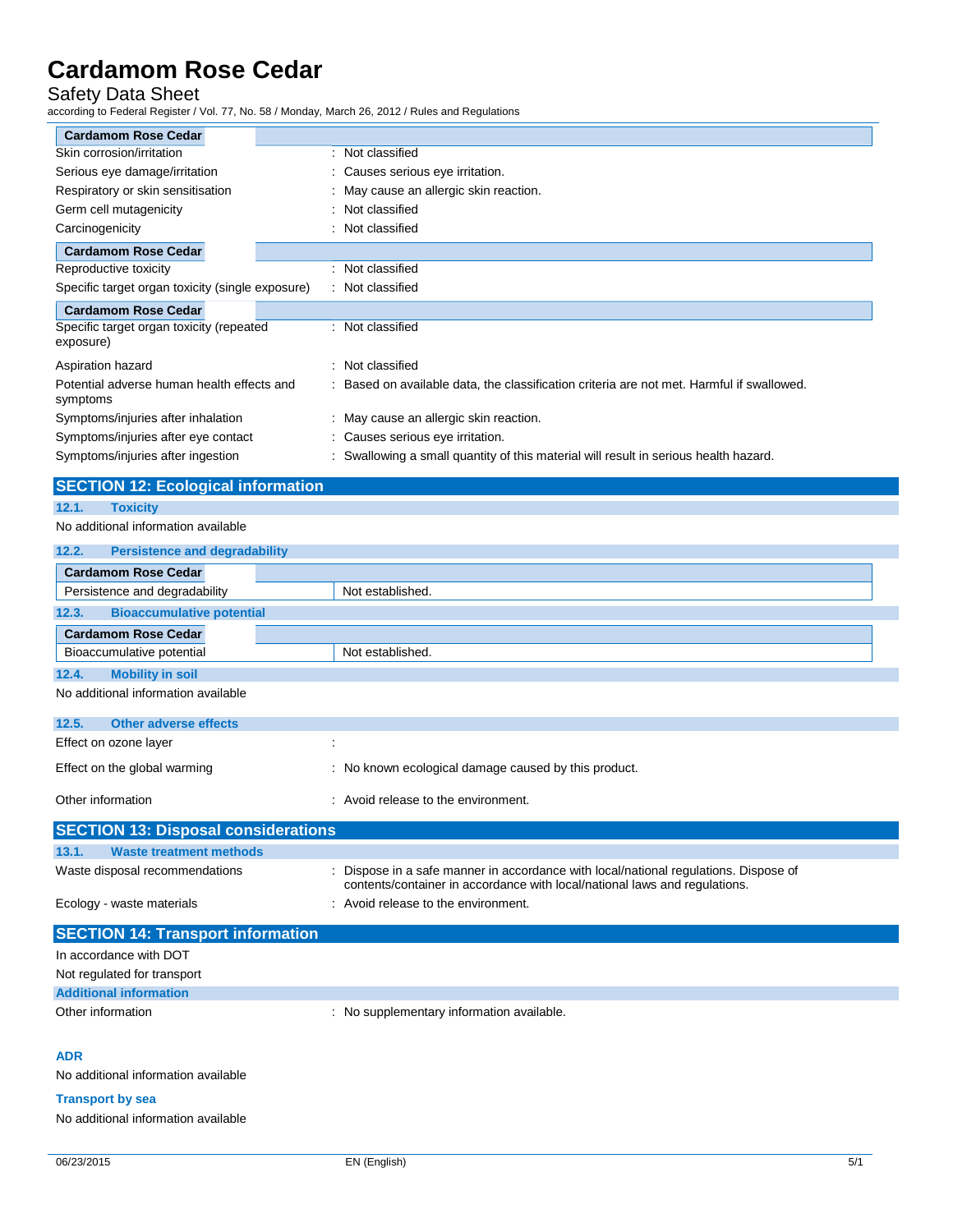#### Safety Data Sheet

according to Federal Register / Vol. 77, No. 58 / Monday, March 26, 2012 / Rules and Regulations

#### **Air transport**

#### No additional information available

#### **SECTION 15: Regulatory information**

#### **15.1. US Federal regulations**

All components of this product are listed, or excluded from listing, on the United States Environmental Protection Agency Toxic Substances Control Act (TSCA) inventory.

This product or mixture does not contain a toxic chemical or chemicals in excess of the applicable de minimis concentration as specified in 40 CFR §372.38(a) subject to the reporting requirements of section 313 of Title III of the Superfund Amendments and Reauthorization Act of 1986 and 40 CFR Part 372.

### **15.2. International regulations CANADA Eucalyptus oil (8000-48-4)** Listed on the Canadian DSL (Domestic Sustances List) **Geraniol (106-24-1)** Listed on the Canadian DSL (Domestic Sustances List) **alpha-Methylcinnamic aldehyde (101-39-3)** Listed on the Canadian DSL (Domestic Sustances List) **Amberwood F (58567-11-6)** Listed on the Canadian DSL (Domestic Sustances List) **Sandela (3407-42-9)** Listed on the Canadian DSL (Domestic Sustances List) **Cedarwood oil, Texas (68990-83-0)** Listed on the Canadian DSL (Domestic Sustances List) **Eugenol (97-53-0)** Listed on the Canadian DSL (Domestic Sustances List) **Iso E Super (54464-57-2)** Listed on the Canadian DSL (Domestic Sustances List) **Cinnamaldehyde (104-55-2)** Listed on the Canadian DSL (Domestic Sustances List) **Phenylethyl alcohol (60-12-8)** Listed on the Canadian DSL (Domestic Sustances List) **Benzyl benzoate (120-51-4)** Listed on the Canadian DSL (Domestic Sustances List) WHMIS Classification Class D Division 2 Subdivision B - Toxic material causing other toxic effects **EU-Regulations** No additional information available **Geraniol (106-24-1)** Listed on the EEC inventory EINECS (European Inventory of Existing Commercial Chemical Substances) **alpha-Methylcinnamic aldehyde (101-39-3)**

Listed on the EEC inventory EINECS (European Inventory of Existing Commercial Chemical Substances)

#### **Amberwood F (58567-11-6)**

Listed on the EEC inventory EINECS (European Inventory of Existing Commercial Chemical Substances)

#### **Sandela (3407-42-9)**

Listed on the EEC inventory EINECS (European Inventory of Existing Commercial Chemical Substances)

#### **Eugenol (97-53-0)**

Listed on the EEC inventory EINECS (European Inventory of Existing Commercial Chemical Substances)

#### **Iso E Super (54464-57-2)**

Listed on the EEC inventory EINECS (European Inventory of Existing Commercial Chemical Substances)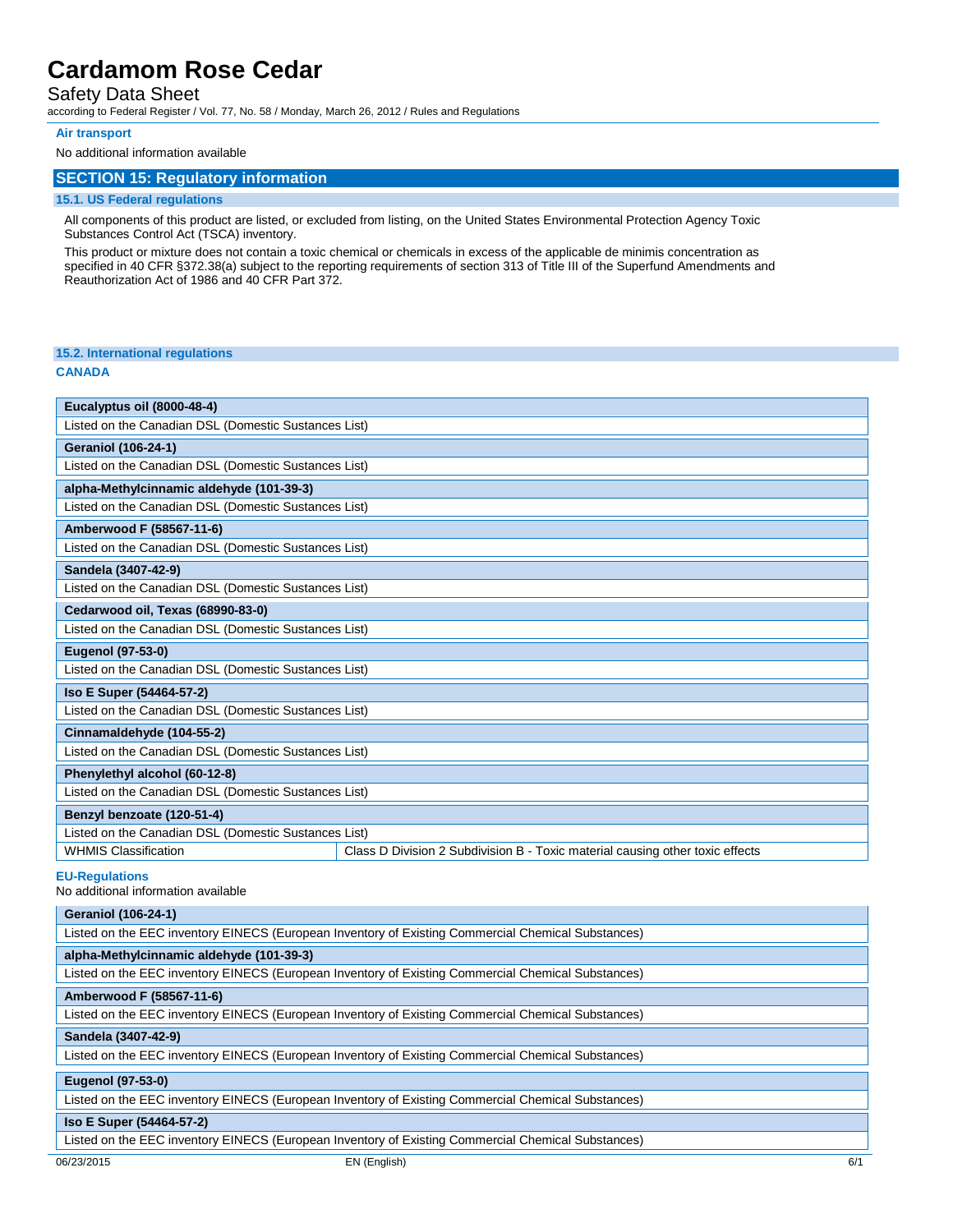### Safety Data Sheet

according to Federal Register / Vol. 77, No. 58 / Monday, March 26, 2012 / Rules and Regulations

#### **Cinnamaldehyde (104-55-2)**

|  | Listed on the EEC inventory EINECS (European Inventory of Existing Commercial Chemical Substances) |
|--|----------------------------------------------------------------------------------------------------|
|  |                                                                                                    |

#### **Phenylethyl alcohol (60-12-8)**

Listed on the EEC inventory EINECS (European Inventory of Existing Commercial Chemical Substances)

#### **Benzyl benzoate (120-51-4)**

Listed on the EEC inventory EINECS (European Inventory of Existing Commercial Chemical Substances)

**Classification according to Regulation (EC) No. 1272/2008 [CLP]**

Flam. Liq. 3 H226 Acute Tox. 4 (Oral) H302<br>Eye Irrit. 2 H319 Eye Irrit. 2 H319<br>Skin Sens. 1 H317 Skin Sens. 1 Aquatic Chronic 2 H411 Full text of H-statements: see section 16

**Classification according to Directive 67/548/EEC [DSD] or 1999/45/EC [DPD]**

#### **15.2.2. National regulations**

#### **Eucalyptus oil (8000-48-4)**

Listed on the AICS (Australian Inventory of Chemical Substances) Listed on IECSC (Inventory of Existing Chemical Substances Produced or Imported in China) Listed on the Japanese ISHL (Industrial Safety and Health Law) Listed on the Korean ECL (Existing Chemicals List) Listed on NZIoC (New Zealand Inventory of Chemicals) Listed on PICCS (Philippines Inventory of Chemicals and Chemical Substances)

#### **Geraniol (106-24-1)**

Listed on the AICS (Australian Inventory of Chemical Substances) Listed on IECSC (Inventory of Existing Chemical Substances Produced or Imported in China) Listed on the Japanese ENCS (Existing & New Chemical Substances) inventory Listed on the Korean ECL (Existing Chemicals List) Listed on NZIoC (New Zealand Inventory of Chemicals) Listed on PICCS (Philippines Inventory of Chemicals and Chemical Substances) Listed on INSQ (Mexican national Inventory of Chemical Substances) Listed on Turkish inventory of chemical

#### **alpha-Methylcinnamic aldehyde (101-39-3)**

Listed on the AICS (Australian Inventory of Chemical Substances) Listed on IECSC (Inventory of Existing Chemical Substances Produced or Imported in China) Listed on the Japanese ENCS (Existing & New Chemical Substances) inventory Listed on the Japanese ISHL (Industrial Safety and Health Law) Listed on the Korean ECL (Existing Chemicals List) Listed on NZIoC (New Zealand Inventory of Chemicals) Listed on PICCS (Philippines Inventory of Chemicals and Chemical Substances) Listed on INSQ (Mexican national Inventory of Chemical Substances)

#### **Amberwood F (58567-11-6)**

Listed on the AICS (Australian Inventory of Chemical Substances) Listed on IECSC (Inventory of Existing Chemical Substances Produced or Imported in China) Listed on the Korean ECL (Existing Chemicals List) Listed on NZIoC (New Zealand Inventory of Chemicals) Listed on PICCS (Philippines Inventory of Chemicals and Chemical Substances)

#### **Sandela (3407-42-9)**

\

 $\overline{\phantom{a}}$ 

 $\mathfrak{g}$ 

Listed on the AICS (Australian Inventory of Chemical Substances) Listed on IECSC (Inventory of Existing Chemical Substances Produced or Imported in China) Listed on the Japanese ENCS (Existing & New Chemical Substances) inventory Listed on NZIoC (New Zealand Inventory of Chemicals) Listed on PICCS (Philippines Inventory of Chemicals and Chemical Substances) Listed on Turkish inventory of chemical

#### **Cedarwood oil, Texas (68990-83-0)**

Listed on the AICS (Australian Inventory of Chemical Substances) Listed on IECSC (Inventory of Existing Chemical Substances Produced or Imported in China) Listed on the Korean ECL (Existing Chemicals List) Listed on NZIoC (New Zealand Inventory of Chemicals)

Listed on PICCS (Philippines Inventory of Chemicals and Chemical Substances)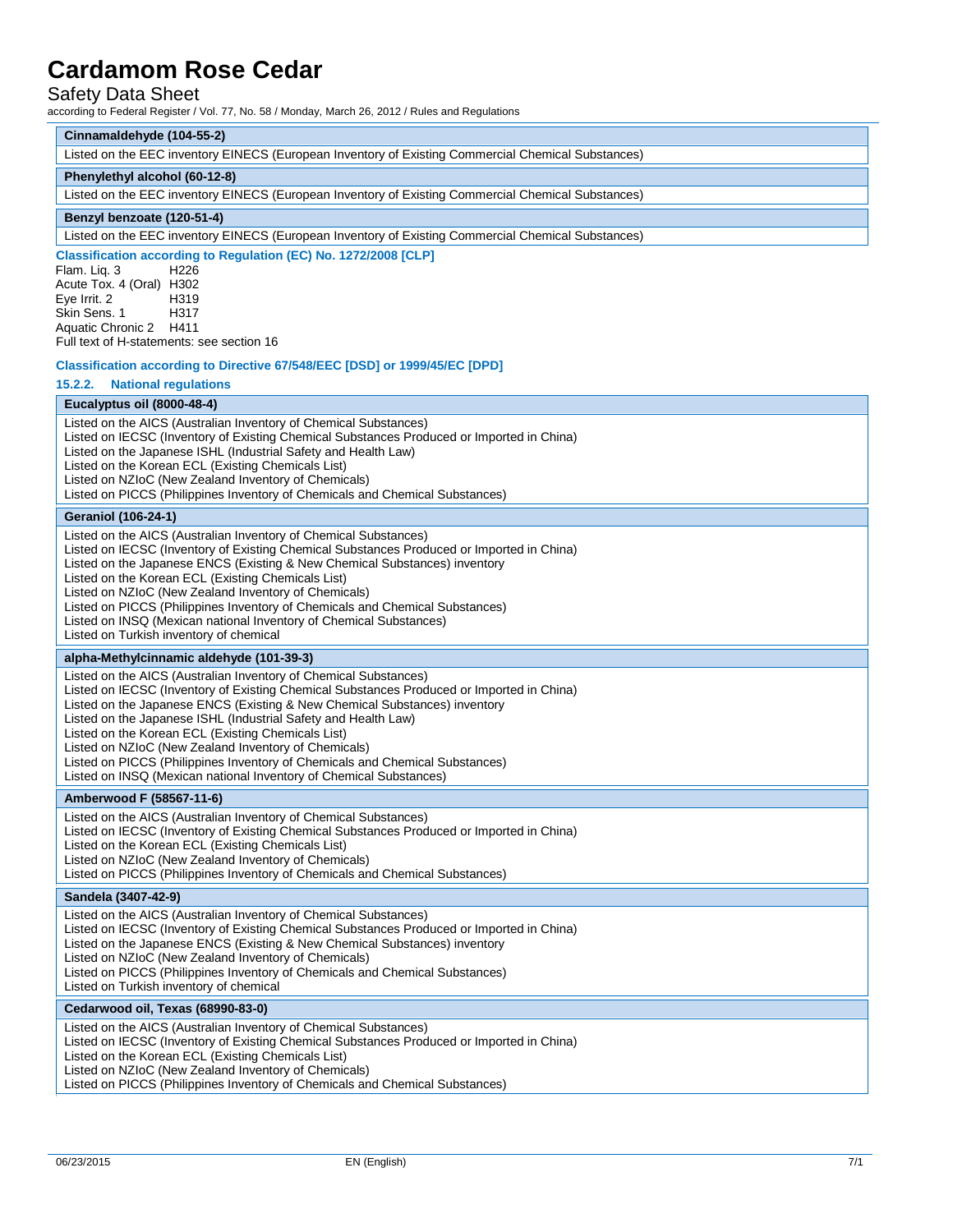## Safety Data Sheet

according to Federal Register / Vol. 77, No. 58 / Monday, March 26, 2012 / Rules and Regulations

| <b>Eugenol (97-53-0)</b>                                                                                                                                                                                                                                                                                                                                                                                                                                                                                                                                                                                                     |
|------------------------------------------------------------------------------------------------------------------------------------------------------------------------------------------------------------------------------------------------------------------------------------------------------------------------------------------------------------------------------------------------------------------------------------------------------------------------------------------------------------------------------------------------------------------------------------------------------------------------------|
| Listed on the AICS (Australian Inventory of Chemical Substances)<br>Listed on IECSC (Inventory of Existing Chemical Substances Produced or Imported in China)<br>Listed on the Japanese ENCS (Existing & New Chemical Substances) inventory<br>Listed on the Japanese ISHL (Industrial Safety and Health Law)<br>Listed on the Korean ECL (Existing Chemicals List)<br>Listed on NZIoC (New Zealand Inventory of Chemicals)<br>Listed on PICCS (Philippines Inventory of Chemicals and Chemical Substances)<br>Listed on INSQ (Mexican national Inventory of Chemical Substances)<br>Listed on Turkish inventory of chemical |
| Iso E Super (54464-57-2)                                                                                                                                                                                                                                                                                                                                                                                                                                                                                                                                                                                                     |
| Listed on the AICS (Australian Inventory of Chemical Substances)<br>Listed on IECSC (Inventory of Existing Chemical Substances Produced or Imported in China)<br>Listed on the Japanese ENCS (Existing & New Chemical Substances) inventory<br>Listed on the Korean ECL (Existing Chemicals List)<br>Listed on NZIoC (New Zealand Inventory of Chemicals)<br>Listed on PICCS (Philippines Inventory of Chemicals and Chemical Substances)<br>Listed on INSQ (Mexican national Inventory of Chemical Substances)<br>Listed on Turkish inventory of chemical                                                                   |
| Cinnamaldehyde (104-55-2)                                                                                                                                                                                                                                                                                                                                                                                                                                                                                                                                                                                                    |
| Listed on the AICS (Australian Inventory of Chemical Substances)<br>Listed on IECSC (Inventory of Existing Chemical Substances Produced or Imported in China)<br>Listed on the Japanese ENCS (Existing & New Chemical Substances) inventory<br>Listed on the Korean ECL (Existing Chemicals List)<br>Listed on NZIoC (New Zealand Inventory of Chemicals)<br>Listed on PICCS (Philippines Inventory of Chemicals and Chemical Substances)<br>Listed on the Canadian IDL (Ingredient Disclosure List)<br>Listed on INSQ (Mexican national Inventory of Chemical Substances)                                                   |
| Phenylethyl alcohol (60-12-8)                                                                                                                                                                                                                                                                                                                                                                                                                                                                                                                                                                                                |
| Listed on the AICS (Australian Inventory of Chemical Substances)<br>Listed on IECSC (Inventory of Existing Chemical Substances Produced or Imported in China)<br>Listed on the Japanese ENCS (Existing & New Chemical Substances) inventory<br>Listed on the Korean ECL (Existing Chemicals List)<br>Listed on NZIoC (New Zealand Inventory of Chemicals)<br>Listed on PICCS (Philippines Inventory of Chemicals and Chemical Substances)<br>Listed on the Canadian IDL (Ingredient Disclosure List)<br>Listed on INSQ (Mexican national Inventory of Chemical Substances)<br>Listed on Turkish inventory of chemical        |
| Benzyl benzoate (120-51-4)                                                                                                                                                                                                                                                                                                                                                                                                                                                                                                                                                                                                   |
| Listed on the AICS (Australian Inventory of Chemical Substances)<br>Listed on IECSC (Inventory of Existing Chemical Substances Produced or Imported in China)<br>Listed on the Japanese ENCS (Existing & New Chemical Substances) inventory<br>Listed on the Japanese ISHL (Industrial Safety and Health Law)<br>Listed on the Korean ECL (Existing Chemicals List)<br>Listed on NZIoC (New Zealand Inventory of Chemicals)<br>Listed on PICCS (Philippines Inventory of Chemicals and Chemical Substances)<br>Listed on INSQ (Mexican national Inventory of Chemical Substances)<br>Listed on Turkish inventory of chemical |

#### **15.3. US State regulations**

California Proposition 65 - This product does not contain any substances known to the state of California to cause cancer and/or reproductive harm

## **SECTION 16: Other information**

Other information in the contract of the contract of the contract of the contract of the contract of the contract of the contract of the contract of the contract of the contract of the contract of the contract of the contr